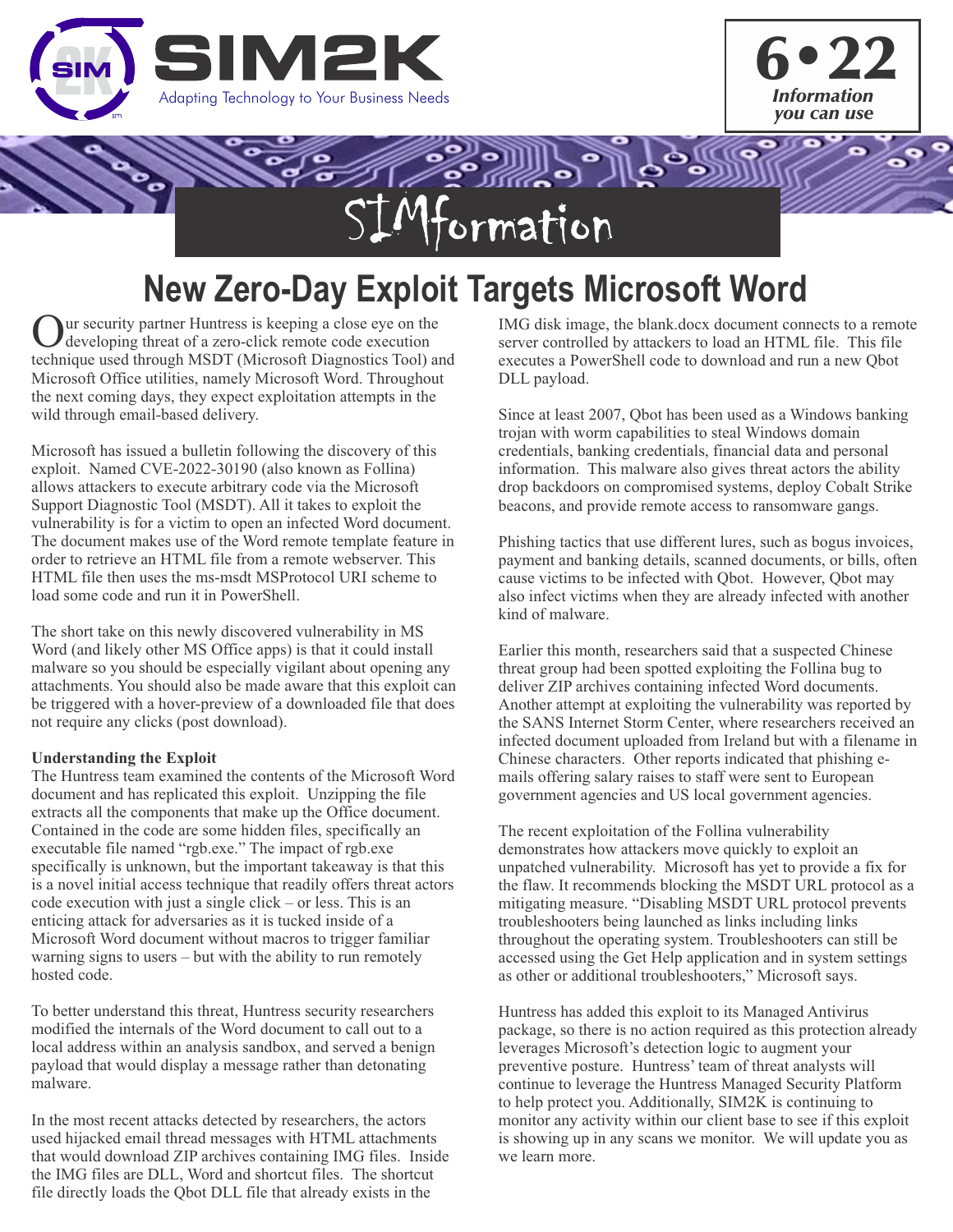# SIMformation

### **What Hours Do You Work?**

 $\sqrt{\frac{1}{100}}$  icrosoft has more than 180,000 employees in 100 **L** countries. So it knows a thing or two about how people actually work. In its latest study, the Work Trend Index report, the folks in Redmond have found that people working from home don't work from 9 a.m. to 5 p.m. It's not because people who work from home are lazing around watching Netflix and eating snacks. They're working as hard, or harder, than ever. It is just that they are not doing it on a schedule first set in Ford Motor Company factories in the 1920s. Instead, based on data about its employees' work patterns, Microsoft found that people are working later than ever.

Microsoft Teams data showed that people were often meeting after 5 p.m. To be exact, they're meeting or messaging with each other most often between 6 p.m. and 8 p.m. The average Teams user now sends 42% more chats per person after hours.

According to a Microsoft blog post: "Traditionally, knowledge workers had two productivity peaks in their workday: before lunch and after lunch. But when the pandemic sent so many people into a work-from-home mode, a third peak emerged for some in the hours before bedtime. Microsoft researchers are referring to this phenomenon as a 'triple peak day.'"

Using keyboard data, Microsoft found that 30% of its employees worked more at night. And it's not just the early evening either. While not as high as the historic work peaks around 10 a.m. and 3 p.m., there's also now a lower, but still significant, 10 p.m. work spike.

In some ways, this isn't new. It's long been a fact that programmers are night owls. And long before anyone wrote a line of code, in 1635, to be exact, the phrase "burning the midnight oil" entered the language.

But, as a professor in the Department of Informatics at the University of California observed, "More than ever, people are taking on additional day duties that they didn't have before, whether it's caring for kids and helping with schooling or being a caretaker to another family member.… [This is] pushing a lot of people to work later."

This is also blurring the line, for better or worse, between work and home life. Work-life balance is being replaced with talk of "work-life integration." According to Payscale's 2022 State of the Gender Pay Gap Report, 85% of women reported the primary reason they quit a job was because of childcare. And with childcare – when you can find it – costing  $$10,174$  per child annually, it's no wonder people work late; it's when they have the time. One of the ways to cope is to take a break, eat dinner, and then spend time in the evening getting things done.

The third peak should be an available option for people who need it, but the challenge moving forward is, "How can we make sure people are not working 24/7?" If people are working all three peaks, that can be a recipe for early burnout.

Obviously the Covid pandemic has changed work as we know it, and companies should be faced with changing patterns and have support for these remote workers available.

### **5G Makes Hotspots An Option**

 $\prod$  f you are traveling this Summer, and wanting to work (or stream movies..) you can have an option to public wi-fi – using your smartphone as a hotspot. This works just like a dedicated mobile hotspot device, but because it's right inside the phone, there's nothing extra to charge, carry, or try not to lose. The way it works is simple: When the phone is connected to the mobile data network, it converts a 4G or 5G data stream into a Wi-Fi signal that nearby devices can share.

Happily, none of this affects how the phone works. While a phone is feeding data to laptops, it can still view web sites on its own screen, make calls, and respond to texts. Most reasonably recent Android and iOS devices can do it. And using your phone as a hotspot is generally already included in your monthly plan.

To use a phone as a hotspot, the device treats its online connection to the data network as a broadband data source. The newest handsets then transmit this data locally like a mini-Wi-Fi router. The net result is that Wi-Fi devices within range can tap into the data signal as if it were a regular old Wi-Fi network – because that's exactly what it is.

5G is taking over the mobile data scene. Despite the catch-all name, it isn't a single network. It is, rather, three networks of differing frequencies and capabilities. Each use different frequencies, with the higher frequencies transferring more data within a shorter range. It is 5G's ability to operate at super high frequencies that makes 5G's ultra-fast speeds possible. Unfortunately, because they have a short range, these higher frequencies require service providers to build more base station towers to transmit the signal. Your experience will depend not only on how far you are from the tower but which frequency it is using.

Using a phone hotspot can actually increase your security profile by helping you avoid insecure public hotspots in coffee shops and hotels. At the phone end of the equation, your connection is just as secure and private as making a phone call or web surfing with your phone. And the 5G networks take security to a new level with 256-bit AES encryption, the ability to block fake mobile network transmission sites and encrypting the phone's ID during transmissions. This is only the case if the network implements these defenses, though.

If your phone supports 5G and is in range of a 5G network, that's what it will use for hotspot connections. Otherwise, it will drop down to a 4G network, if that's all it can find. 5G phones will typically display a "5G" logo in the upper right near the signal strength bars, replacing the "LTE" or "4G" one. Every major phone maker has 5G models, and there are even budgetpriced 5G phones that can help stretch your IT budget. So you have a high-speed data option when out and about.

*SIMformation* is the monthly newsletter from SIM2K. Information presented here is designed to inform you of trends in the business world affecting information technology. For questions or comments, write SIM2K, 6330 E. 75th St., Suite 214, Indianapolis, IN 46250. Call us at (317) 251-7920 or e-mail sales@sim2k.com. Visit us at www.sim2k.com.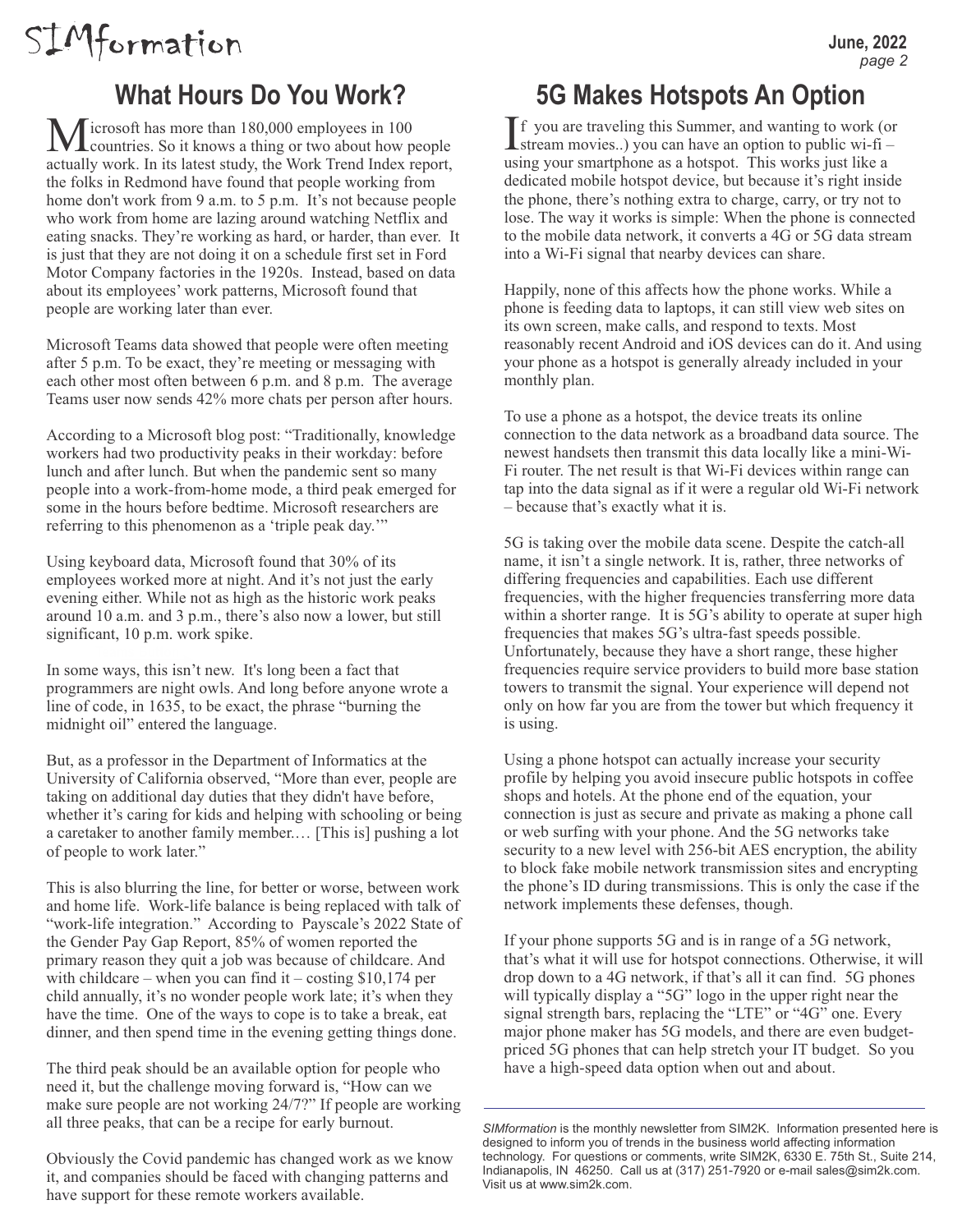#### **DSLR vs iPhone?**

Apple's decision to invest in iPhone photography was Aincredibly shrewd. Industry insiders expect that smartphone cameras will deliver better quality images than you get from DSLR (Digital Single Lens Reflex) cameras within three years.

"We expect that still images will exceed the image quality of single-lens reflex cameras within the next few years," said a Sony Semiconductor official. This statement comes as pro photographers (and video makers) make increasing use of iPhones for professional work – but also as machine vision intelligence reaches a tipping point to enable enterprise and industrial applications.

Throughout the history of the iPhone, Apple has focused on use of the device as a camera. It has also built out a wider ecosystem to support this use. This includes the Photos app, built-in document scanning, AI-driven person recognition, machine-driven text identification and translation, and, most recently, the capacity to identify images of flowers and animals using Visual Lookup. Apple's efforts arguably accelerated with the iPhone 7 Plus, which included multiple lenses and zoom functionality for the first time in a smartphone.

Sony, which holds 42% of the global image sensor market for phones and has three of its highest-end sensors inside the iPhone 13, believes sensors in high-end devices will double in size by 2024. This will enable "new imaging experiences," Sony said. These will inevitably include zoom effects boosted by AI and Super HDR and should also extend to 8K video capture on smartphones. It is also believed that technology will extend to true 3D imaging capture sufficient to support truly immersive 3D experiences. These predictions make it clear that Apple's Cinematic Mode is a stalking horse from which to exploit the future evolutions of smartphone camera sensors.

But this kind of machine vision intelligence is just the consumer front end to far more complex operations that should translate into interesting enterprise opportunities. Camera intelligence combined with augmented reality can optimize performance across distribution, warehousing, and logistics chains. Industry is also embracing smartphone-quality imaging intelligence – factories make use of fault detection systems mounted on iPads and other devices to monitor production to maintain quality control, for example, and AR-based retail experiences continue to improve.

However, what we see today should be considered alongside those uses only now coming to bear, particularly around autonomy and augmented reality. Industry experts believe Apple is working towards eventual introduction of AR (Augmented Reality) glasses, which may be equipped with an array of as many as eight cameras – possibly due early next year. A human wearing a set of AR glasses will rely on a similar set of technologies as a vehicle making use of machine vision intelligence to drive itself on the public highway. Accurate image sensors combined with the kinds of AI already in use daily in iPhones will be fundamental to the development of the Apple Car.

Of course, as such imaging-based use cases proliferate it is reasonable to anticipate accelerated innovation in the CMOS sensor (the chip that "captures" images) development industry. The impact? Eventually the camera you wear on your glasses will be capable of capturing photographs equally as good as those you catch today using a DSLR. "Point and shoot" will give way to "look and shoot" if this holds true.

### **"Random Tid-Bytes"**

SIMformation

#### **Zultys Announces Upgrades to MX Services**

 $\sum$ ultys has announced a new feature that increases the capacity of video conferencing to allow up to 20 webcams to be utilized in a single conference session. Use this increased video capability to connect, collaborate, and get more done, with increased face-to-face interaction. This new feature enables support for video conferences of up to 20 webcams and as many audio attendees as licensed for so you can scale your audio attendance as needed. It also allows internal and external users to participate in multi-party video conferences. Also, the release of ZAC 8.2 contains a number of changes to improve business processing, enhance robustness of existing capabilities, and improve functionality of current features. This includes better visibility on the password indication screen and an informative popup that's been added when a user attempts to place an outbound call while an incoming call is ringing for incoming call handling improvements. Most impressive are the new features giving ZAC even more power and versatility including a System speed dial function, the ability to change another user's presence status and ZAC user profile configuration – allows administrators to enable/disable certain features of ZAC that are available to individual end users. Call us for more information on Zultys Unified Communications and ZAC updates.

#### **Using a Virtual Private Network?**

There are hundreds of VPN providers, and you may have a<br>VPN offered as part of your security suite. But if you are here are hundreds of VPN providers, and you may have a looking for a stand-alone VPN, do some research first. Read the reviews, not only from users, but also tech experts. Check how many server locations there are – the more, the better. Verify the speeds and reliability of connectivity the company provides, and be sure that the VPN is compatible with your devices. Also see if you can install the VPN on multiple devices (like your PC, smartphone and tablet.) And watch out for "free" services, as often these "deals" end up with the company selling your information to marketers for a deluge of come-on e-mails. Once you select the VPN company, download the software on the devices to be covered, and the opt for whether or not you want to connect automatically or only when you want the privacy the VPN offers. Using a VPN will encrypt your traffic and make it unreadable to anyone trying to access it, protecting you from hackers, snoopers or other cybercriminals. So if you are traveling this Summer and using public wi-fi connections, a VPN provides security for your activity.

#### **Google "Translation Glasses"**

 $\int$  oogle has teased "translation glasses," holding out the promise that you can one day talk with someone speaking in a foreign language, and see the English translation in your glasses. In a video, Google showed not only "closed captioning" – real-time text spelling out in the same language what another person is saying – but also translation to and from English and Mandarin or Spanish, enabling people speaking two different languages to carry on a conversation while also letting hearingimpaired users see what others are saying to them. By presenting translation visually, wearers can follow conversations much more easily and naturally. No word on when, or if, these will be out.